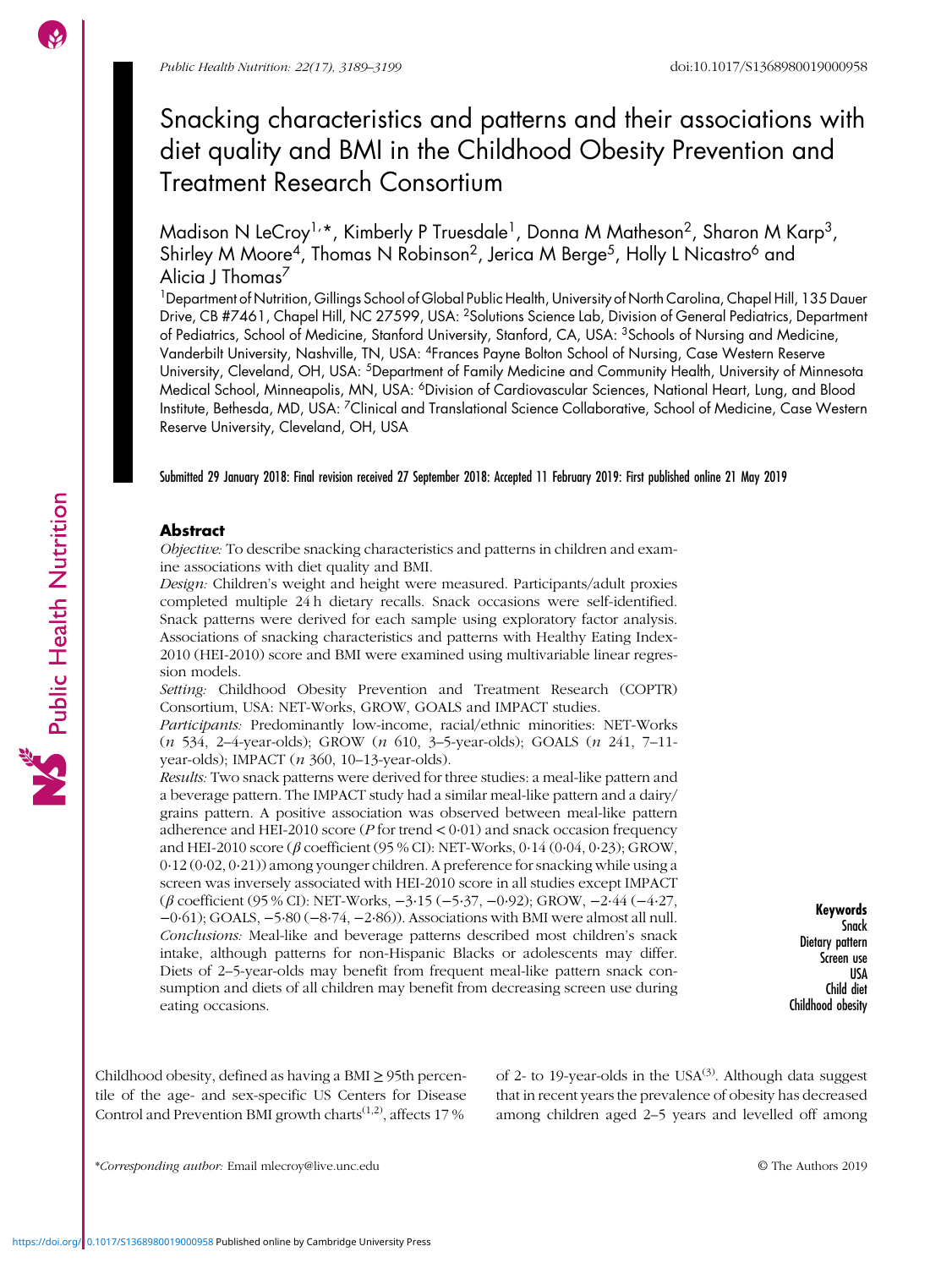children aged 6–11 years, childhood obesity remains a top public health concern<sup>(3)</sup>. Children who are obese are at an increased risk of high blood pressure and other adverse cardiometabolic conditions and at an increased risk of chronic diseases such as type 2 diabetes and CVD during adulthood compared with children who are normal weight<sup> $(4)$ </sup>. Hence there continues to be a need to identify targets for childhood obesity prevention and treatment.

Diet is a well-established modifiable risk factor for  $\omega$ obesity<sup>(5,6)</sup> and targeting snack occasions specifically may be beneficial in children<sup>(7)</sup>. Data from the National Health and Nutrition Examination Survey (NHANES) 2013–2014 indicate that over 95 % of 2- to 11-year-old children have at least one self-identified snack occasion daily(8). Further, the foods and beverages consumed during respondents' selfidentified snack occasions account for approximately 25 % of children's total daily energy intake<sup>(9)</sup>. Defining snack occasions by self-identification is one of many approaches used in the literature. Although this approach promotes interindividual differences in the definition of snack occasions by relying on participants' own perceptions of what a snack occasion is, it offers advantages over other definitions. Specifically, this approach accounts for cultural and lifestyle differences in meal times and meal compositions that other definitions of snack occasions may not take into considera- $\text{tion}^{(10,11)}$ . Thus, for the purpose of the present paper, 'snack occasion' refers to an eating occasion specifically designated as such by an individual.

Among studies that use this definition of snack occasion, the association of characteristics of snack occasion (e.g. snack occasion frequency) with diet quality and BMI is unclear<sup>(11-15)</sup>. Further, although previous studies have examined how individual foods/beverages are associated with diet quality, no studies have derived dietary patterns based on foods/beverages consumed during respondents' self-identified snack occasions. Such an approach may provide a better indication of how foods/beverages consumed during snack occasions interact to affect overall diet quality<sup>(16)</sup>. Snack-occasion-specific dietary patterns have been derived using adult populations in the USA and these patterns have been differentially associated with cardiometabolic risk $(17,18)$  and obesity $(17)$ . Therefore, deriving these patterns for a child population may provide valuable insight into the intake of children and potentially clarify how intake during snack occasions is associated with diet quality and obesity in this age group.

In the present research we aimed to elucidate whether targeting snack occasions in childhood may be beneficial for future childhood obesity prevention and treatment efforts. We described snacking characteristics (i.e. frequency of snacking, snack energy consumed, snacking companions and screen use while snacking) and snackoccasion-specific dietary patterns in children and examined associations of these characteristics and patterns with diet quality and BMI. We hypothesized that a high snacking frequency, primarily snacking with others and primarily

snacking without screen use would be associated with a higher Healthy Eating Index-2010 (HEI-2010) score and lower BMI. Based on the consistency of prior findings reported in the extant literature, we further hypothesized that energy intake during snack occasions would not be predictive of HEI-2010 score and BMI. In addition, we hypothesized that the snack-occasion-specific dietary patterns observed in each study would be associated with HEI-2010 score and BMI.

### Methods

### Research population

The present research used baseline data from the four Childhood Obesity Prevention and Treatment Research (COPTR) Consortium studies. The COPTR Consortium is comprised of two obesity prevention randomized controlled trials (University of Minnesota, Now Everyone Together for Healthy and Amazing Kids (NET-Works)<sup>(19)</sup> and Vanderbilt University, Growing Right Onto Wellness  $(GROW)^{(20)}$ , two obesity treatment randomized controlled trials (Stanford University,  $GOALS<sup>(21)</sup>$  and Case Western Reserve University, Ideas Moving Parents and Adolescents to Change Together  $(MPACT)^{(22)}$ ) and a Research Coordinating Unit (University of North Carolina at Chapel Hill)<sup>(23)</sup>. All four studies recruited predominantly low-income, racial/ethnic minority populations for randomized controlled trials of three-year multilevel interventions $(19-23)$ . Participants in each study were recruited over approximately 18 months from 2012 to 2014. By design, each study had different intervention protocols, sample sizes and eligibility criteria. Children of pre-school age were recruited for the NET-Works (n 534, 2- to 4-year-olds with BMI  $\geq$  50th percentile) and GROW (*n* 610, 3- to 5-yearolds with BMI  $\geq$  50th and <95th percentile) studies<sup>(19,20)</sup>. Overweight or obese pre-adolescent and adolescent children were recruited for the GOALS (*n* 241, 7- to 11-year-olds with BMI  $\geq$  85th percentile) and IMPACT (*n* 360, rising 6th graders with BMI  $\geq$  85th percentile, resulting in recruitment of 10- to 13-year-olds) studies(21,22). Additional details of the COPTR Consortium and each intervention study have been published previously $(19-23)$ .

#### Dietary assessment

Two or three dietary intakes for the index child from each family were measured with 24 h dietary recalls using the Nutrition Database System for Research (NDSR) software (versions 2011–2013) developed by the Nutrition Coordinating Center, University of Minnesota, Minneapolis, MN, USA<sup>(23,24)</sup>. Dietary recalls were collected in person during the initial visit for all studies except GROW, whose initial dietary recall was completed over the telephone. The second and third dietary recalls were completed over the telephone for all studies except NET-Works, whose recalls were primarily conducted in person. Despite these varying protocols, no differences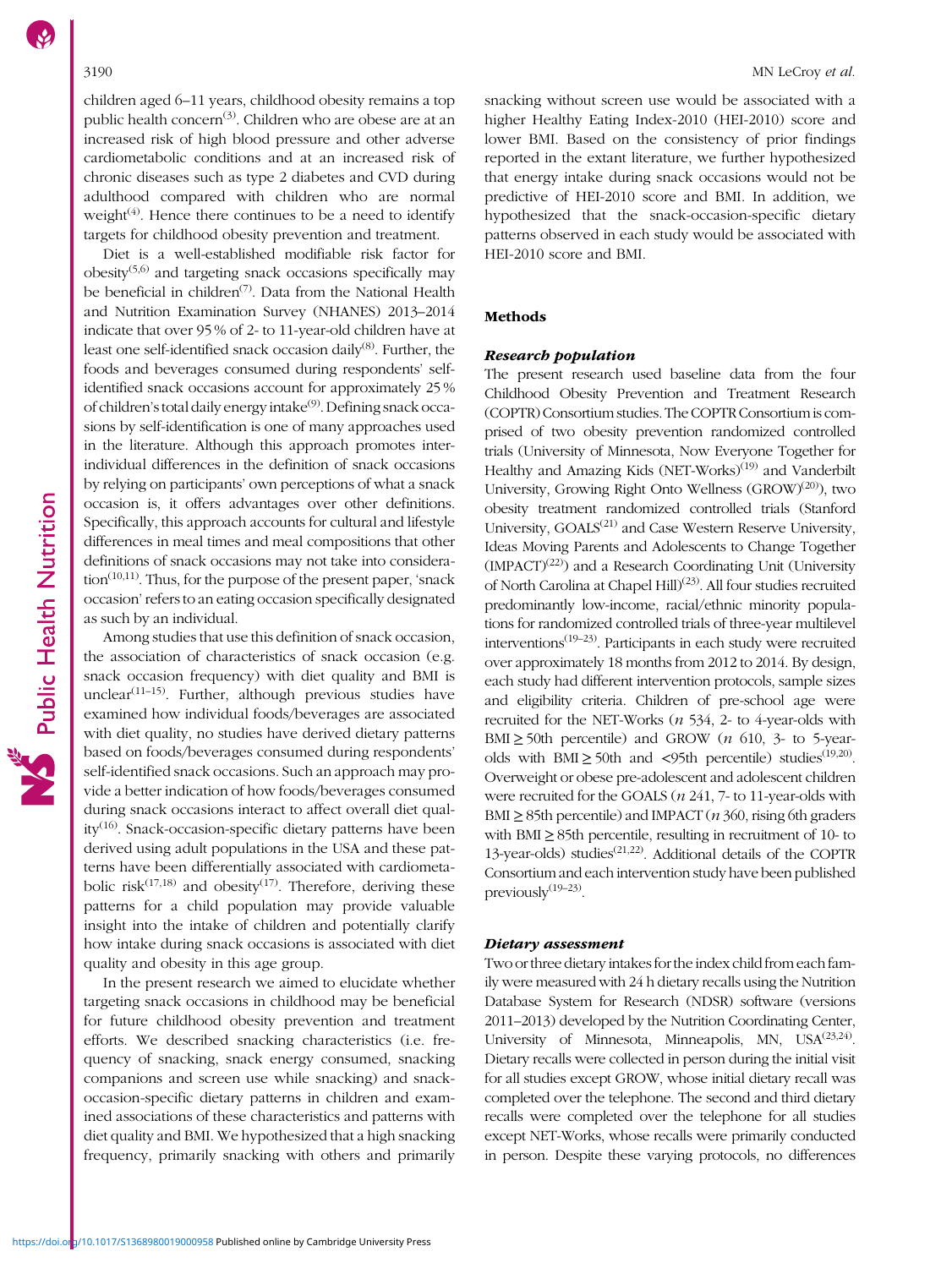#### Snacking, diet quality and BMI in children 3191

have previously been found in the accuracy of in-person  $v$ . telephone dietary recalls in US children<sup> $(25)$ </sup>. All recalls were conducted in English and Spanish, with the aim of collecting data from both weekends and weekdays<sup> $(19-22)$ </sup>. In the GOALS and IMPACT studies, the child self-reported his/her dietary intake with parental/guardian assistance as needed<sup> $(21,22)$ </sup>. For the pre-school-aged children in the NET-Works and GROW studies, a parent/guardian served as a proxy for the child<sup> $(19,20)$ </sup>. Respondents were provided with two-dimensional food portion aids to assist in identifying portion sizes<sup> $(19-22)$ </sup>. For children in childcare, food records were given to the childcare provider and the completed form was used by the parent/guardian to report foods the child consumed while in childcare $(19,20)$ .

Snack occasions included NDSR self-identified eating occasions labelled 'snack' or 'beverage only'. The two- or three-day means were calculated for all eating occasions combined and for snack occasions only. Average intakes of food groups were calculated based on the average of each child's dietary recalls. The child or adult proxy also reported who the child was eating with at each eating occasion (alone; with family members only; with non-family members only; with both family and non-family members) and screen use while eating (no screen use; watching television; watching a videotape or movie on a VCR or DVD player; playing video games or playing on a computer) as part of the NDSR protocol $^{(23,24)}$ .

#### Outcome assessment

Diet quality was computed using HEI-2010<sup>(26)</sup>. The HEI-2010 includes nine adequacy components (total fruit; whole fruit; total vegetables; greens and beans; whole grains; dairy; total protein foods; seafood and plant proteins; fatty acids) and three moderation components (refined grains; sodium; empty calories) $(26)$ . Participants received a score for the twelve components and the component scores were summed to create the HEI-2010 score<sup> $(26)$ </sup>. For the adequacy components, a higher score indicates higher consumption, and for the moderation components, a higher score indicates lower consumption<sup> $(26)$ </sup>. The HEI-2010 score ranges from 0 to 100, with higher scores indicating better diet quality<sup>(26)</sup>.

Weight and height were measured with the child in light clothing without shoes using a standardized protocol across all studies $(19-22)$ . Weight was measured to the nearest 0⋅1 kg and height was measured to the nearest 0⋅1 cm(19–22). BMI was calculated as weight in kilograms divided by the square of height in metres. Age- and sex-specific BMI percentiles were calculated using the Centers for Disease Control and Prevention's SAS program $(27)$  to determine site-specific eligibility.

#### Covariate assessment

Primary caregivers (i.e. parents/guardians) completed questionnaires in their language of choice (English or Spanish) to assess race/ethnicity (non-Hispanic White; non-Hispanic Black; Hispanic; Multiracial; Other), age (date of birth) and sex of the child, employment status (full-time; part-time; not working for pay) of the participating parent/guardian, highest household education (less than high school; high school or equivalent; at least some college) and Supplemental Nutrition Assistance Program (SNAP) participation (yes/no)<sup>(19–22)</sup>. Children additionally provided this sociodemographic information in the GOALS and IMPACT studies<sup> $(21,22)$ </sup>. However, the child-reported information was only used in analyses for the IMPACT study.

#### Statistical analysis

All statistical analyses were conducted separately by studyfor children with at least two reliable dietary recalls and no missing data for the exposures, outcomes or covariates of interest. Individuals with only one reliable dietary recall  $(n 1, \text{GROW})$ or missing data on SNAP participation ( $n$  1, NET-Works;  $n$  2, GROW;  $n$  1, GOALS) or participating parent/guardian  $employment (n1, GROW) were excluded. Final analytic sam$ ple sizes for the NET-Works, GROW, GOALS and IMPACT studies were 533, 606, 240 and 360, respectively.

Snack-occasion-specific dietary patterns were derived for each study using exploratory factor analysis. The principal axis factoring approach to estimation was implemented $^{(28)}$ , which extracts factors from the original correlation matrix with the '1' values in the diagonal of the correlation matrix replaced with squared multiple correlation coefficients. These coefficients act as the initial communality estimates, but they are replaced during each iteration with new estimates based on factor loadings until the convergence criterion for extraction is satisfied. In order to meet sample size requirements for factor analysis, at least twenty observations per every variable entered in the factor analysis were required<sup>(29)</sup>. Based on the sample size of the GOALS study and a review of the dietary variables, foods and beverages consumed during snack occasions and entered into analysis were limited to eleven mutually exclusive categories: (i) fruits; (ii) non-starchy vegetables; (iii) starchy vegetables; (iv) dairy foods; (v) meats; (vi) non-meat proteins; (vii) grains; (viii) savoury snacks; (ix) desserts; (x) unsweetened milk; and (xi) sugarsweetened beverages (SSB; see online supplementary material, Supplemental Table [S1](https://doi.org/10.1017/S1368980019000958) for how NDSR food/ beverage groups were collapsed into eleven mutually exclusive categories). Unsweetened beverages, artificially sweetened beverages, fried fruits and fried vegetables were not considered for the factor analysis given their extremely low consumption in each sample and concerns about regrouping these items into the existing eleven categories. Condiments and added fats and sugars were excluded from analysis to avoid derivation of patterns that simply reflected two items commonly being eaten together (e.g. a grains and butter pattern). Additionally, water was omitted due to its lack of contribution to total energy intake.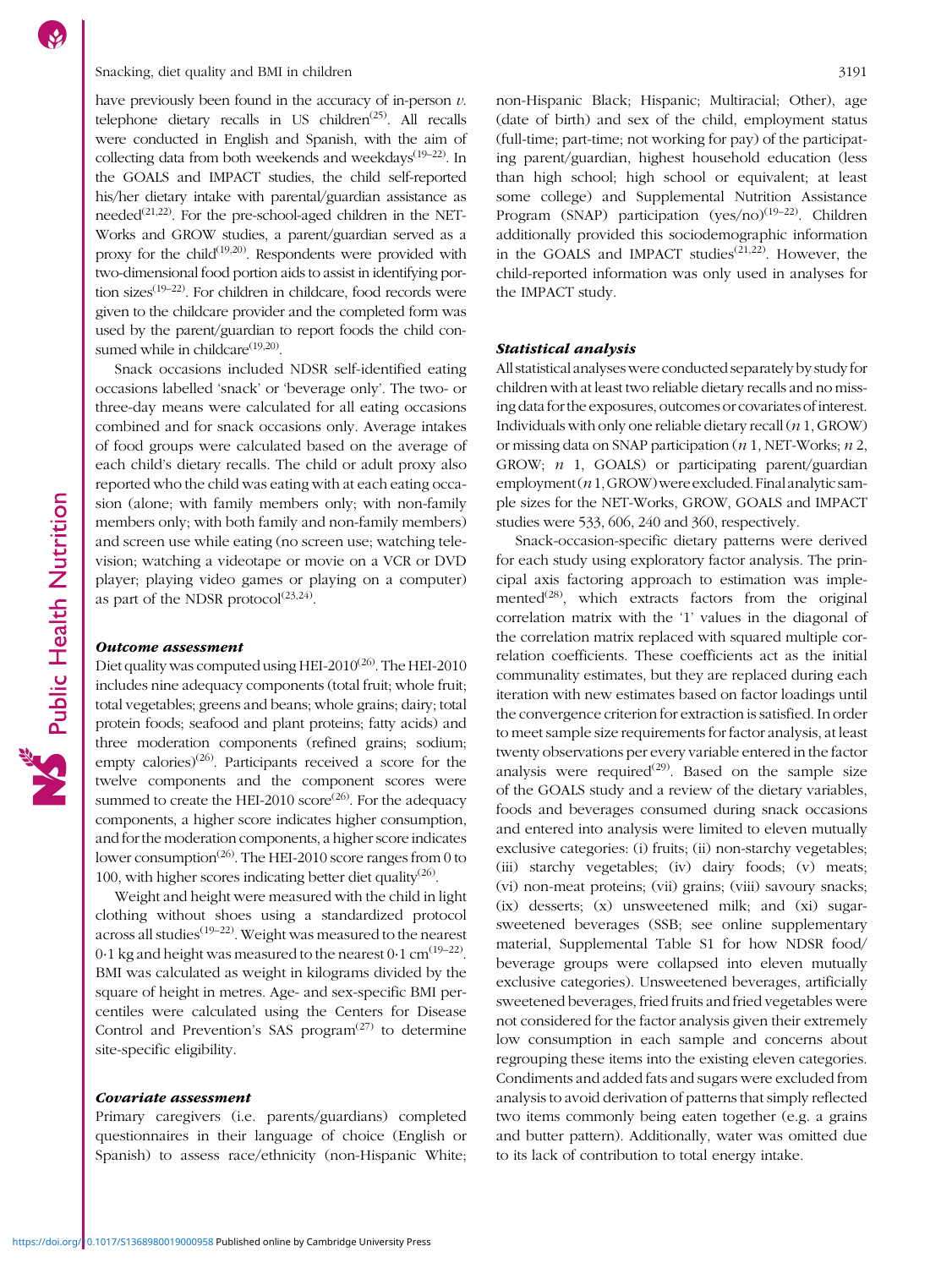Intake for each of the eleven food/beverage categories was measured as average number of servings per day consumed during snack occasions. Each category was divided by average daily total energy intake and multiplied by 1000 to adjust for energy intake, then further transformed into a Z-score to account for differences in intake distributions across food/beverage categories. Factors were retained according to the proportion criterion (i.e. until the sum of eigenvalues for the retained factors exceeded 100 % of the common variance). The factor pattern matrix was obtained using an oblique promax rotation. Oblique rotation was used to allow factors to correlate, given it was expected that individuals with a high value for one dietary pattern were likely to have a low value for another. Patterns were named according to those variables with factor loadings  $\geq |0.30|$ .

Multivariable linear regression models were used to examine associations between each snacking variable and (i) HEI-2010 score and (ii) BMI. Snacking variables were examined as the primary exposure in separate regression models, using either HEI-2010 score or BMI as the outcome. The snacking variables included number of snack occasions (continuous as a percentage of total eating occasions), snacking companion (two categories based on ≥50 % of snack occasions alone), snacking screen use (two categories based on  $\geq 50\%$  of snack occasions with screen use), total snack occasion energy intake (continuous as a percentage of total daily energy intake) and snack-occasion-specific dietary pattern adherence. Adherence to the snack patterns was examined using quartiles and continuous factor scores. Each individual's factor scores were computed as the sum of the eleven food/ beverage groups' standardized values for a given factor. The standardized values refer to the product of an individual's mean intake for a given food/beverage group and the corresponding standardized scoring coefficient for the designated food/beverage group and factor. P-for-trend tests were conducted using the median factor scores for each quartile of snack pattern adherence. All models were adjusted for child's age (continuous), child's sex, highest household education, participating parent/guardian employment and SNAP participation. Significance was set at  $P < 0.05$  for all analyses. All statistical analyses were performed using the statistical software package SAS version 9.4.

#### Results

[Table 1](#page-4-0) presents the characteristics of the analytic sample for each study, with the two obesity prevention studies in young children (NET-Works and GROW) grouped on the left and the two obesity treatment studies in older children (GOALS and IMPACT) on the right. HEI-2010 scores were similar across all studies but IMPACT, with scores being 63⋅7, 64⋅5 and 61⋅7 for NET-Works, GROW and GOALS, respectively, and 47⋅9 for IMPACT. All studies except IMPACT had predominantly Hispanic participants, with those in IMPACT being predominantly non-Hispanic Blacks.

[Table 2](#page-4-0) provides an overview of the snacking characteristics and food/beverage group intake during snack occasions by study. On average, younger children (NET-Works and GROW) had twice as many snack occasions and consumed twice as much energy during snack occasions compared with older children (GOALS and IMPACT; ∼2 snack occasions per day v. ∼1 snack occasion per day, respectively; ∼30 % of daily energy intake from snack occasions v. ∼15 % or ∼19 % of daily energy intake from snack occasions, respectively). In all studies except IMPACT, children primarily snacked with others and without screen use. Average intakes in [Table 2](#page-4-0) are expressed as average servings per day from snack occasions for the eleven food/beverage groups used to derive snack-occasionspecific dietary patterns. Among younger children, the top three contributors to snack occasion intake in terms of number of servings were SSB, fruits and desserts. SSB were also a top contributor to snack intake in older children, with the remaining highest intakes being for fruits and grains in the GOALS study and desserts and savoury snacks in the IMPACT study.

[Table 3](#page-5-0) shows the food/beverage groups that characterized the two snack-occasion-specific dietary patterns identified in each study. Factors derived for the NET-Works, GROW and GOALS studies were identical and included a lunch/dinner-meal-like pattern, henceforth referred to as the 'meal-like pattern', that loaded positively on nonstarchy vegetables, meats and grains; and a 'beverage pattern' that loaded positively on unsweetened milk and SSB. Two patterns were also derived for the IMPACT study, with the 'meal-like 2 pattern' resembling the previously described meal-like pattern (loading positively on nonstarchy vegetables and meats but also on starchy vegetables and SSB). The second factor for the IMPACT study was named the 'dairy/grains pattern' and loaded positively on dairy foods and grains and negatively on savoury snacks.

Results of multivariable analyses for associations of snacking companion, screen use and patterns with HEI-2010 score are provided in [Table 4](#page-5-0). Interpretations of the  $\beta$  coefficients for the exposure of interest are as follows. Snack occasion frequency was positively associated with HEI-2010 among young children (NET-Works and GROW), with every one-percentage-point increase in the number of snack occasions as a percentage of total number of eating occasions being associated with a 0⋅14 (95 % CI 0⋅04, 0⋅23) or 0⋅12 (95 % CI 0⋅02, 0⋅21) increase in HEI-2010 score in the NET-Works and GROW studies, respectively. Energy intake during snack occasions was inversely associated with HEI-2010 score in the IMPACT study, where every one-percentage-point increase in the amount of energy contributed by snacks to total daily energy intake was associated with a 0⋅09 (95 % CI −0⋅18, 0⋅00) decrease in HEI-2010 score.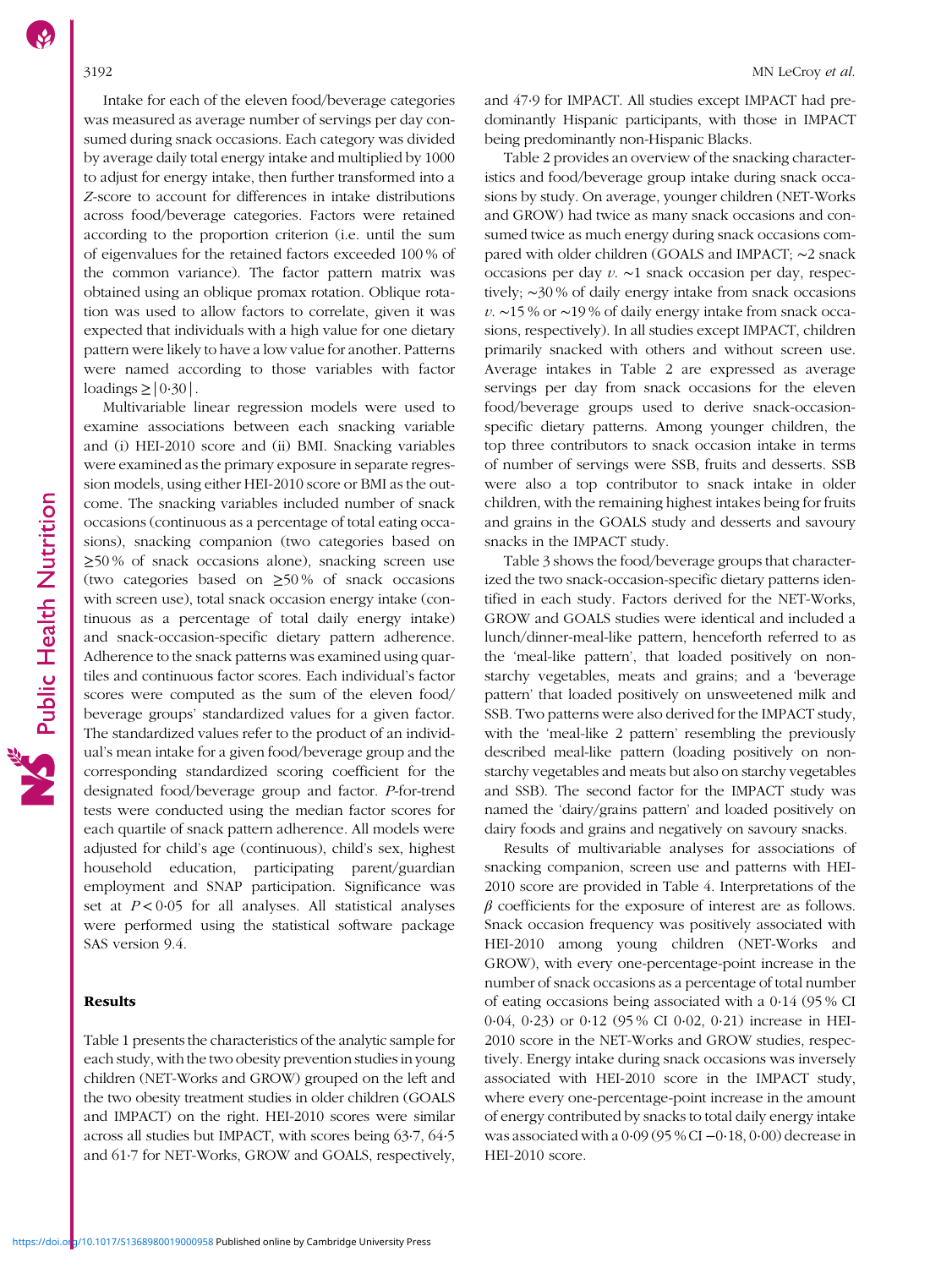Public Health Nutrition

### <span id="page-4-0"></span>Table 1 Characteristics of the analytic sample for each COPTR Consortium study, USA, 2012–2014

|                                             | NET-Works (n 533) |         |           | GROW (n 606) |           | GOALS (n 240) |           | <b>IMPACT</b> (n 360) |  |
|---------------------------------------------|-------------------|---------|-----------|--------------|-----------|---------------|-----------|-----------------------|--|
|                                             | Mean or n         | SD or % | Mean or n | SD or $%$    | Mean or n | SD or $%$     | Mean or n | SD or $%$             |  |
| Child's sex, $n$ and $%$                    |                   |         |           |              |           |               |           |                       |  |
| Male                                        | 262               | 49.2    | 293       | 48.3         | 107       | 44.6          | 152       | 42.2                  |  |
| Female                                      | 271               | 50.8    | 313       | 51.7         | 133       | $55-4$        | 208       | 57.8                  |  |
| Child's age (years), mean and SD            | $3-3$             | 0.7     | 4.3       | 0.9          | 9.5       | 1.4           | 11.6      | 0.6                   |  |
| Child's race, $n$ and $%$                   |                   |         |           |              |           |               |           |                       |  |
| Non-Hispanic White                          | 67                | 12.6    | 6         | $1-0$        | 0         | 0.0           | 14        | 3.9                   |  |
| Non-Hispanic Black                          | 97                | 18.2    | 34        | 5.6          | 4         | $1-7$         | 276       | 76.7                  |  |
| Hispanic                                    | 312               | 58.5    | 553       | 91.3         | 235       | 97.9          | 59        | $16-4$                |  |
| Multiracial/Other                           | 57                | $10-7$  | 13        | 2.1          |           | 0.4           | 11        | 3.1                   |  |
| Highest household education, n and %        |                   |         |           |              |           |               |           |                       |  |
| Less than high school                       | 177               | 33.2    | 316       | 52.1         | 153       | 63.8          | 65        | $18-1$                |  |
| High school or GED                          | 118               | 22.1    | 155       | $25-6$       | 41        | 17.1          | 101       | 28.1                  |  |
| At least some college education             | 238               | 44.7    | 135       | 22.3         | 46        | 19.2          | 194       | 53.9                  |  |
| Primary parent/guardian employment, n and % |                   |         |           |              |           |               |           |                       |  |
| Not working for pay                         | 226               | 42.4    | 379       | 62.5         | 104       | 43.3          | 160       | 44.4                  |  |
| Part-time                                   | 148               | 27.8    | 119       | $19-6$       | 58        | 24.2          | 64        | 17.8                  |  |
| Full-time                                   | 159               | 29.8    | 108       | 17.8         | 78        | 32.5          | 136       | 37.8                  |  |
| SNAP participant, yes, n and %              |                   |         |           |              |           |               |           |                       |  |
| Yes                                         | 229               | 43.0    | 457       | 75.4         | 98        | 40.8          | 254       | 70.6                  |  |
| No                                          | 304               | 57.0    | 149       | $24-6$       | 142       | 59.2          | 106       | 29.4                  |  |
| Child's BMI ( $kg/m2$ ), mean and sp        | $17-6$            | 1.8     | $16-7$    | 0.8          | 25.1      | 4.0           | 27.1      | 4.9                   |  |
| Child's BMI percentile, mean and sp         | $81 - 7$          | 14.3    | 77.1      | 13.0         | 96.5      | 3.2           | $95 - 7$  | $3-7$                 |  |
| Child's HEI-2010 score, mean and sp         | $63 - 7$          | 11.6    | 64.5      | 11.3         | 61.7      | 11.3          | 47.9      | $10-8$                |  |

COPTR, Childhood Obesity Prevention and Treatment Research; NET-Works, Now Everyone Together for Healthy and Amazing Kids; GROW, Growing Right Onto Wellness; IMPACT, Ideas Moving Parents and Adolescents to Change Together; GED, General Equivalency Diploma; SNAP, Supplemental Nutrition Assistance Program; HEI-2010, Healthy Eating Index-2010.<br>Child's BMI percentile refers to age- and sex-specific BMI percentile calculated using the Centers for Disease Control and Prevention's SAS program<sup>(27)</sup>.

Table 2 Snacking characteristics and snack occasion food/beverage group intake of the analytic sample for each COPTR Consortium study, USA, 2012–2014

|                                              | NET-Works (n 533) |         |           | GROW (n 606) |           | GOALS (n 240) | IMPACT $(n360)$ |           |
|----------------------------------------------|-------------------|---------|-----------|--------------|-----------|---------------|-----------------|-----------|
|                                              | Mean or n         | SD or % | Mean or n | SD or $%$    | Mean or n | SD or $%$     | Mean or n       | SD or $%$ |
| Snack occasion frequency, mean and sp        |                   |         |           |              |           |               |                 |           |
| Total no. of snack occasionst                | $6-8$             | 2.2     | 6.4       | 2.3          | 2.6       | 2.6           | $3-1$           | 1.8       |
| No. per day                                  | 2.4               | 0.8     | 2.3       | 0.8          | $1-0$     | 0.6           | 1.1             | 0.6       |
| % of total eating occasions                  | 43.8              | $10-3$  | 43.1      | $10-1$       | $23-6$    | 12.4          | 28.8            | 12.4      |
| Snacking companion, n and %                  |                   |         |           |              |           |               |                 |           |
| Primarily with others                        | 365               | 68.5    | 534       | $88 - 1$     | 143       | 59.6          | 154             | 42.8      |
| Primarily alone                              | 168               | 31.5    | 72        | 11.9         | 97        | 40.4          | 206             | 57.2      |
| Snacking screen use, n and %                 |                   |         |           |              |           |               |                 |           |
| Primarily without screen use                 | 394               | 73.9    | 368       | $60-7$       | 145       | 60.4          | 169             | 46.9      |
| Primarily with screen use                    | 139               | 26.1    | 238       | 39.3         | 95        | 39.6          | 191             | 53.1      |
| Snack energy intake, mean and sp             |                   |         |           |              |           |               |                 |           |
| Total snack kJ                               | 1241.5            | 598.4   | 1453.9    | 754.9        | 771.1     | 681.6         | 1187.2          | 917.7     |
| Total snack kcal                             | $296 - 7$         | 143.0   | 347.5     | 180.4        | 184.3     | 162.9         | 283.8           | 219.3     |
| % of total daily kJ                          | 29.6              | 11.8    | $30-1$    | 11.8         | 14.9      | 11.0          | 19.1            | 12.5      |
| Servings/d from snack occasions, mean and SD |                   |         |           |              |           |               |                 |           |
| Fruits                                       | 0.6               | 0.7     | 0.9       | 1.0          | 0.4       | 0.5           | 0.2             | 0.3       |
| Non-starchy vegetables                       | 0.1               | 0.2     | 0.1       | 0.3          | 0.1       | 0.2           | 0.0             | 0.1       |
| Starchy vegetables                           | 0.0               | 0.1     | 0.0       | 0.1          | 0.0       | 0.1           | 0.0             | 0.1       |
| Dairy foods                                  | 0.1               | 0.2     | 0.2       | 0.3          | 0.1       | 0.1           | 0.1             | 0.1       |
| Meats                                        | 0.1               | 0.3     | 0.2       | 0.5          | 0.1       | 0.3           | 0.2             | 0.6       |
| Non-meat proteins                            | 0.1               | 0.5     | 0.1       | 0.2          | 0.1       | 0.2           | 0.0             | 0.2       |
| Grains                                       | 0.3               | 0.4     | 0.4       | 0.6          | 0.3       | 0.5           | 0.4             | 0.6       |
| Savoury snacks                               | 0.2               | 0.4     | 0.2       | 0.3          | 0.1       | 0.3           | 0.4             | 0.6       |
| <b>Desserts</b>                              | 0.4               | 0.5     | 0.4       | 0.5          | 0.3       | 0.4           | 0.5             | 0.7       |
| Unsweetened milk                             | 0.4               | 0.5     | 0.4       | 0.4          | 0.1       | 0.2           | 0.1             | 0.1       |
| <b>SSB</b>                                   | 0.8               | 0.7     | 0.9       | 0.8          | 0.3       | 0.5           | 0.4             | 0.6       |

COPTR, Childhood Obesity Prevention and Treatment Research; NET-Works, Now Everyone Together for Healthy and Amazing Kids; GROW, Growing Right Onto Wellness;<br>IMPACT, Ideas Moving Parents and Adolescents to Change Together;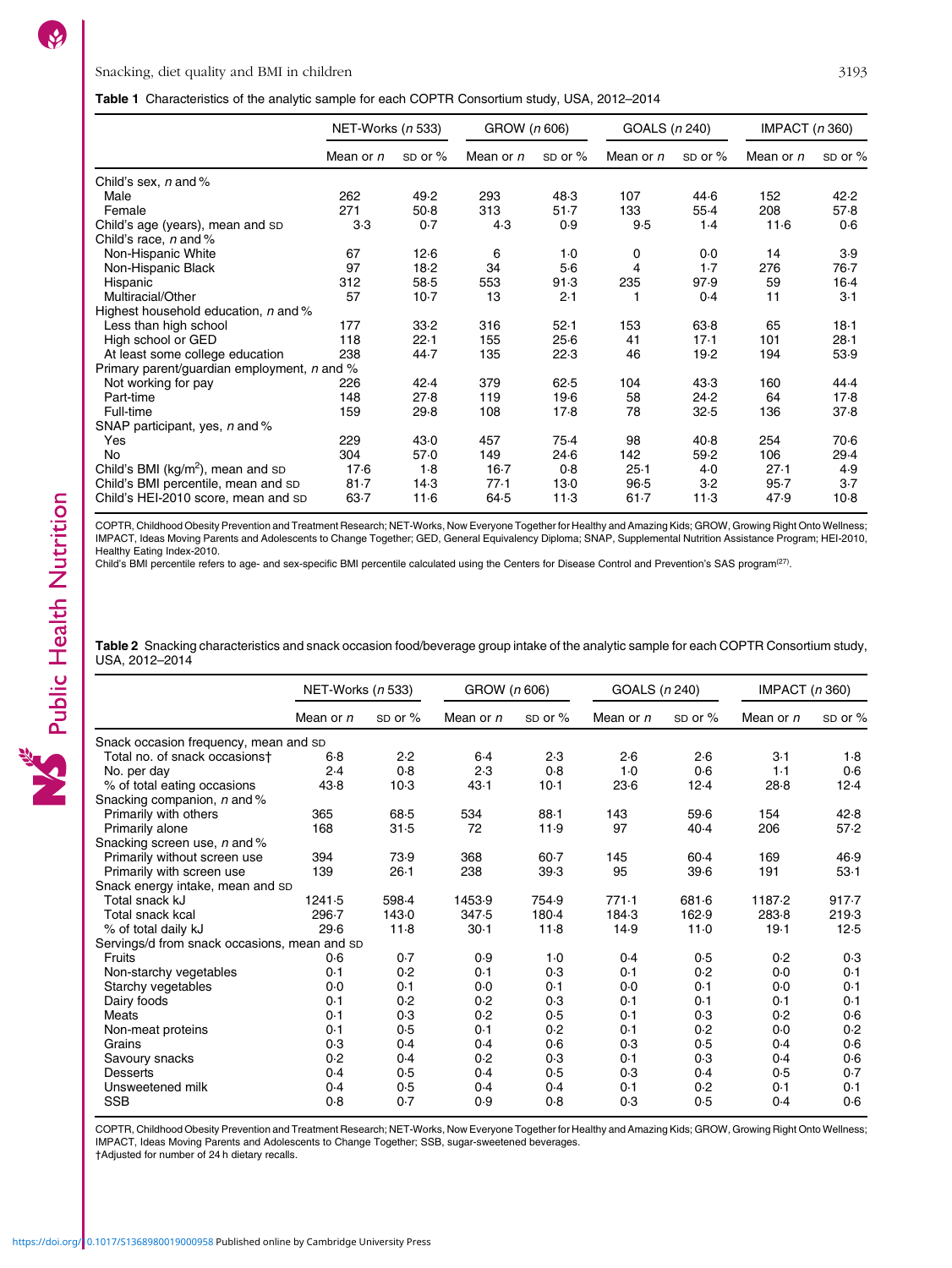<span id="page-5-0"></span>Table 3 Factor loadings for snack patterns derived using the analytic sample for each COPTR Consortium study, USA, 2012–2014†

|                             | NET-Works $(n 533)$ |          | GROW (n 606) |          |           | GOALS (n 240) | IMPACT $(n 360)$ |              |
|-----------------------------|---------------------|----------|--------------|----------|-----------|---------------|------------------|--------------|
| Pattern                     | Meal-like           | Beverage | Meal-like    | Beverage | Meal-like | Beverage      | Meal-like 2      | Dairy/grains |
| Factor loadings             |                     |          |              |          |           |               |                  |              |
| Fruits                      | 0.23                | 0.03     | 0.04         | $-0.01$  | $-0.09$   | $-0.03$       | $-0.03$          | 0.19         |
| Non-starchy vegetables      | 0.41                | 0.00     | 0.38         | $-0.05$  | 0.58      | $-0.13$       | 0.40             | 0.16         |
| Starchy vegetables          | 0.20                | 0.00     | 0.27         | 0.02     | 0.23      | 0.04          | 0.53             | $-0.26$      |
| Dairy foods                 | 0.21                | 0.05     | 0.09         | $-0.06$  | 0.06      | $-0.01$       | $-0.07$          | 0.51         |
| Meats                       | 0.33                | 0.00     | 0.45         | $-0.03$  | 0.69      | $-0.01$       | 0.48             | 0.18         |
| Non-meat proteins           | $-0.04$             | $-0.07$  | 0.21         | $-0.01$  | 0.06      | $-0.01$       | 0.03             | 0.00         |
| Grains                      | 0.38                | 0.05     | 0.42         | 0.05     | 0.48      | 0.28          | 0.17             | 0.63         |
| Savoury snacks              | $-0.13$             | $-0.10$  | $-0.05$      | $-0.02$  | 0.02      | 0.07          | 0.19             | $-0.31$      |
| <b>Desserts</b>             | $-0.23$             | $-0.16$  | $-0.20$      | $-0.07$  | 0.00      | 0.25          | 0.02             | $-0.11$      |
| Unsweetened milk            | 0.03                | 0.83     | $-0.06$      | 0.76     | $-0.03$   | 0.67          | 0.03             | 0.05         |
| <b>SSB</b>                  | $-0.04$             | 0.81     | 0.06         | 0.74     | 0.00      | 0.68          | 0.40             | $-0.13$      |
| Variance for each factor    | 0.63                | 1.37     | 0.71         | 1.16     | 1.14      | 1.08          | 1.08             | 1.11         |
| Final communality estimates | 1.99                |          | 1.85         |          | 2.19      |               | 1.80             |              |

COPTR, Childhood Obesity Prevention and Treatment Research; NET-Works, Now Everyone Together for Healthy and Amazing Kids; GROW, Growing Right Onto Wellness; IMPACT, Ideas Moving Parents and Adolescents to Change Together; SSB, sugar-sweetened beverages.

†Factors selected according to proportion criteria using principal axis factor analysis with promax rotation.

Table 4 Associations between snacking characteristics and patterns and HEI-2010 score for each COPTR Consortium study, USA, 2012–2014†

|                                                                                                    | NET-Works (n 533)                       |                                                                                         |                                      | GROW (n 606)                                                                             |                                               | GOALS (n 240)                                                                    | <b>IMPACT</b> ( <i>n</i> 360)              |                                                                                                        |
|----------------------------------------------------------------------------------------------------|-----------------------------------------|-----------------------------------------------------------------------------------------|--------------------------------------|------------------------------------------------------------------------------------------|-----------------------------------------------|----------------------------------------------------------------------------------|--------------------------------------------|--------------------------------------------------------------------------------------------------------|
| Pattern                                                                                            | β                                       | 95 % CI                                                                                 | $\beta$                              | 95 % CI                                                                                  | β                                             | 95 % CI                                                                          | β                                          | 95 % CI                                                                                                |
| Snack occasion frequency<br>(% of total eating occasions)                                          | 0.14                                    | $0.04, 0.23**$                                                                          | 0.12                                 | $0.02, 0.21*$                                                                            | 0.09                                          | $-0.03, 0.21$                                                                    | $-0.08$                                    | $-0.17, 0.02$                                                                                          |
| Snacking companion (%)<br>Primarily with others<br>Primarily alone<br>Snacking screen use (%)      | 0.00<br>$-1.26$                         | Ref.<br>$-3.37, 0.86$                                                                   | 0.00<br>$-4.61$                      | Ref.<br>$-7.37, -1.85**$                                                                 | 0.00<br>$-1.26$                               | Ref.<br>$-4.27, 1.75$                                                            | 0.00<br>$-0.12$                            | Ref.<br>$-2.41, 2.17$                                                                                  |
| Primarily without screen use<br>Primarily with screen use<br>Snack energy intake                   | 0.00<br>$-3.15$<br>0.03                 | Ref.<br>$-5.37, -0.92**$<br>$-0.05, 0.11$                                               | 0.00<br>$-2.44$<br>0.00              | Ref.<br>$-4.27, -0.61**$<br>$-0.08, 0.07$                                                | 0.00<br>$-5.80$<br>0.12                       | Ref.<br>$-8.74, -2.86**$<br>$-0.01, 0.25$                                        | 0.00<br>0.36<br>$-0.09$                    | Ref.<br>$-1.90, 2.61$<br>$-0.18, 0.00*$                                                                |
| (% of total daily kJ)<br>Meal-like pattern                                                         |                                         |                                                                                         |                                      |                                                                                          |                                               |                                                                                  |                                            | Meal-like pattern 2                                                                                    |
| Q1 low<br>Q <sub>2</sub><br>Q3<br>Q4<br>$P$ for trend $\ddagger$<br>Continuous<br>Beverage pattern | 0.00<br>0.97<br>4.57<br>4.57<br>2.95    | Ref.<br>$-1.75, 3.70$<br>$1.84.7.30**$<br>$1.81, 7.34**$<br>$<0.01**$<br>$1.42, 4.48**$ | 0.00<br>4.86<br>3.50<br>5.06<br>2.58 | Ref.<br>2.35, 7.38**<br>$0.99, 6.01**$<br>$2.54, 7.57**$<br>$< 0.01**$<br>$1.23, 3.92**$ | 0.00<br>$-2.47$<br>$-2.25$<br>$-0.27$<br>1.17 | Ref.<br>$-6.64, 1.71$<br>$-6.36, 1.85$<br>$-4.35, 3.81$<br>0.57<br>$-0.66, 3.01$ | 0.00<br>2.68<br>$-0.43$<br>$-0.36$<br>0.10 | Ref.<br>$-0.45, 5.82$<br>$-3.62, 2.76$<br>$-3.53, 2.80$<br>0.30<br>$-1.39.160$<br>Dairy/grains pattern |
| Q1 low<br>Q <sub>2</sub><br>Q3<br>Q4<br>$P$ for trend $\ddagger$<br>Continuous                     | 0.00<br>$-0.92$<br>2.91<br>3.30<br>0.90 | Ref.<br>$-3.67, 1.83$<br>$0.17.5.65*$<br>$0.53, 6.07*$<br>$< 0.01**$<br>$-0.24, 2.05$   | 0.00<br>3.39<br>1.46<br>2.75<br>0.74 | Ref.<br>$0.86, 5.92**$<br>$-1.09.4.00$<br>$0.11, 5.40*$<br>0.23<br>$-0.42, 1.90$         | 0.00<br>2.62<br>2.88<br>3.57<br>1.97          | Ref.<br>$-1.49, 6.72$<br>$-1.23, 6.99$<br>$-0.53, 7.66$<br>0.16<br>$0.12, 3.82*$ | 0.00<br>1.97<br>0.36<br>1.33<br>0.12       | Ref.<br>$-1.20, 5.15$<br>$-2.83, 3.55$<br>$-1.86, 4.51$<br>0.72<br>$-1.34, 1.58$                       |

HEI-2010, Healthy Eating Index-2010; COPTR, Childhood Obesity Prevention and Treatment Research; NET-Works, Now Everyone Together for Healthy and Amazing Kids; GROW, Growing Right Onto Wellness; IMPACT, Ideas Moving Parents and Adolescents to Change Together; Q, quartile; Ref., reference group; SNAP, Supplemental Nutrition Assistance Program.

 $*P < 0.05$ ,  $*P < 0.01$ .

†All models were adjusted for child's age, child's sex, highest household education, participating parent/guardian employment and SNAP participation as covariates. Reference groups: primarily with others, primarily without screen use, Q1.

‡Linear trend tests performed using median values of each factor's quartiles.

Regarding snacking companion, a preference to snack alone compared to with others was associated with a 4⋅61-point (95 % CI −7⋅37, −1⋅85) lower HEI-2010 score in the GROW study. A preference to snack while using a screen compared to not using a screen during snack occasions was inversely associated with HEI-2010 score in all studies except IMPACT (NET-Works, −3⋅15 (95 % CI −5⋅37, −0⋅92); GROW, −2⋅44 (95 % CI −4⋅27, −0⋅61); GOALS, −5⋅80 (95 % CI −8⋅74, −2⋅86)). Significant associations between snack pattern adherence, as measured using quartiles of adherence, and HEI-2010 score were primarily limited to the meal-like pattern in younger children. Further examination of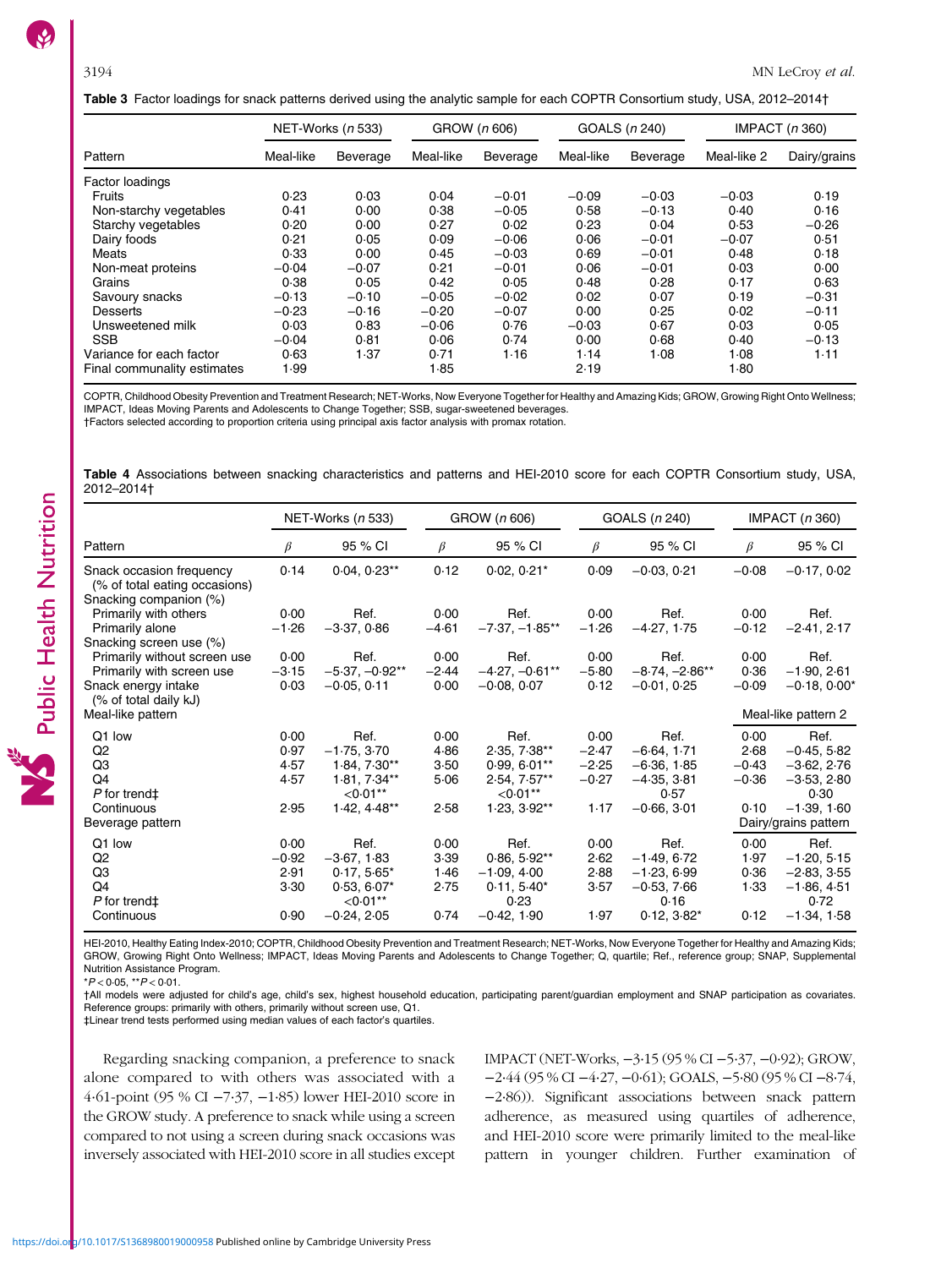| Table 5 Associations between snacking characteristics and patterns and BMI for each COPTR Consortium study, USA, 2012-2014† |  |
|-----------------------------------------------------------------------------------------------------------------------------|--|
|-----------------------------------------------------------------------------------------------------------------------------|--|

|                                                                                                                             | NET-Works (n 533)                          |                                                                                     |                                                  | GROW (n 606)                                                                        |                                                  | GOALS (n 240)                                                                    |                                            | <b>IMPACT</b> (n 360)                                                                                      |  |
|-----------------------------------------------------------------------------------------------------------------------------|--------------------------------------------|-------------------------------------------------------------------------------------|--------------------------------------------------|-------------------------------------------------------------------------------------|--------------------------------------------------|----------------------------------------------------------------------------------|--------------------------------------------|------------------------------------------------------------------------------------------------------------|--|
| Pattern                                                                                                                     | β                                          | 95 % CI                                                                             | $\beta$                                          | 95 % CI                                                                             | $\beta$                                          | 95 % CI                                                                          | $\beta$                                    | 95 % CI                                                                                                    |  |
| Snack occasion frequency<br>(% of total eating occasions)<br>Snacking companion (%)                                         | $-0.01$                                    | $-0.02, 0.01$                                                                       | 0.00                                             | $-0.01, 0.01$                                                                       | $-0.03$                                          | $-0.07, 0.01$                                                                    | 0.00                                       | $-0.04, 0.05$                                                                                              |  |
| Primarily with others<br>Primarily alone<br>Snacking screen use (%)                                                         | 0.00<br>0.20                               | Ref.<br>$-0.12, 0.53$                                                               | 0.00<br>$-0.21$                                  | Ref.<br>$-0.40, -0.02*$                                                             | 0.00<br>0.20                                     | Ref.<br>$-0.82, 1.21$                                                            | 0.00<br>0.92                               | Ref.<br>$-0.11, 1.95$                                                                                      |  |
| Primarily without screen use<br>Primarily with screen use<br>Snack energy intake (% of total daily kJ)<br>Meal-like pattern | 0.00<br>0.20<br>$-0.01$                    | Ref.<br>$-0.14, 0.55$<br>$-0.02, 0.01$                                              | 0.00<br>0.05<br>0.00                             | Ref.<br>$-0.08, 0.17$<br>0.00, 0.01                                                 | 0.00<br>0.32<br>$-0.03$                          | Ref.<br>$-0.70, 1.34$<br>$-0.08, 0.01$                                           | 0.00<br>0.11<br>0.00                       | Ref.<br>$-0.91, 1.13$<br>$-0.04, 0.04$<br>Meal-like pattern 2                                              |  |
| Q1 low<br>Q <sub>2</sub><br>Q3<br>Q4<br>$P$ for trend $\ddagger$<br>Continuous<br>Beverage pattern                          | 0.00<br>0.19<br>0.00<br>$-0.17$<br>$-0.01$ | Ref.<br>$-0.24, 0.61$<br>$-0.42, 0.43$<br>$-0.60, 0.26$<br>0.37<br>$-0.24, 0.23$    | 0.00<br>$-0.02$<br>$-0.04$<br>$-0.01$<br>$-0.03$ | Ref.<br>$-0.20, 0.15$<br>$-0.21, 0.13$<br>$-0.19, 0.16$<br>0.77<br>$-0.12, 0.06$    | 0.00<br>$-0.49$<br>$-0.29$<br>$-0.75$<br>0.34    | Ref.<br>$-1.90, 0.91$<br>$-1.68, 1.09$<br>$-2.12, 0.63$<br>0.37<br>$-0.28, 0.96$ | 0.00<br>$-1.45$<br>$-1.11$<br>0.10<br>0.02 | Ref.<br>$-2.86, -0.03*$<br>$-2.55, 0.33$<br>$-1.33, 1.53$<br>0.41<br>$-0.66, 0.70$<br>Dairy/grains pattern |  |
| Q1 low<br>Q2<br>Q3<br>Q4<br>$P$ for trend $\ddagger$<br>Continuous                                                          | 0.00<br>$-0.48$<br>$-0.42$<br>0.05<br>0.04 | Ref.<br>$-0.90, -0.06*$<br>$-0.85, 0.00*$<br>$-0.37, 0.48$<br>0.09<br>$-0.13, 0.22$ | 0.00<br>$-0.04$<br>0.10<br>0.06<br>0.03          | Ref.<br>$-0.22, 0.13$<br>$-0.07, 0.27$<br>$-0.12, 0.24$<br>$0.03*$<br>$-0.05, 0.11$ | 0.00<br>$-0.14$<br>$-0.39$<br>$-0.58$<br>$-0.09$ | Ref.<br>$-1.53, 1.25$<br>$-1.78, 0.99$<br>$-1.96, 0.80$<br>0.16<br>$-0.72, 0.53$ | 0.00<br>$-0.11$<br>0.38<br>0.62<br>0.46    | Ref.<br>$-1.55, 1.33$<br>$-1.07, 1.82$<br>$-0.82, 2.07$<br>0.30<br>$-0.20, 1.12$                           |  |

COPTR, Childhood Obesity Prevention and Treatment Research; NET-Works, Now Everyone Together for Healthy and Amazing Kids; GROW, Growing Right Onto Wellness; IMPACT, Ideas Moving Parents and Adolescents to Change Together; Q, quartile; Ref., reference group; SNAP, Supplemental Nutrition Assistance Program.  $*P < 0.05$ ,  $*P < 0.01$ 

†All models were adjusted for child's age, child's sex, highest household education, participating parent/guardian employment and SNAP participation as covariates. Reference groups: primarily with others, primarily without screen use, Q1.

‡Linear trend tests performed using median values of each factor's quartiles.

these associations using  $P$  for trend and continuous factor scores indicated a positive association between meal-like pattern adherence and HEI-2010 score in younger children (NET-Works,  $P$  for trend < 0⋅01, 2⋅95 (95 % CI 1⋅42, 4⋅48); GROW, P for trend < 0⋅01, 2⋅58 (95 % CI 1⋅23, 3⋅92)). Significant associations between measures of adherence to the beverage pattern (i.e. quartiles of adherence, P for trend and continuous factor scores) and HEI-2010 score were inconsistent within the NET-Works, GROW and GOALS studies. Associations of all measures of snacking with BMI were almost all null (Table 5), except for a preference to snack alone compared to snacking with others being associated with a  $0.21$  (95 % CI  $-0.40$ ,  $-0.02$ ) lower BMI in the GROW study.

#### **Discussion**

We found that two snack-occasion-specific dietary patterns, a meal-like pattern and a beverage pattern, described intake during snack occasions for predominantly lowincome, racial/ethnic minority children in each COPTR study except IMPACT. Increased adherence to a meal-like pattern during snack occasions and increased snacking frequency were positively associated with overall diet quality among younger children, while snacking while using a screen was inversely associated with diet quality in all studies except IMPACT. Associations of snacking characteristics and patterns with BMI were almost all null.

To our knowledge, the present study is the first to derive snack-occasion-specific dietary patterns for children. Despite each study being conducted in distinct geographic regions with different recruitment methods and criteria, the same two patterns were independently identified in three of the four studies. These two patterns are not consistent with those derived among adults in  $NHANES^{(17,18)}$ , but patterns for the remaining COPTR study (IMPACT) were similar to two of the six patterns derived using NHANES  $2007-2008$  data<sup>(18)</sup>. The IMPACT study was unique in recruiting the oldest sample of participants in COPTR and being predominantly non-Hispanic Black. It is possible that snack-occasion-specific dietary patterns for IMPACT differed from those derived in the other COPTR studies due to age<sup> $(30)$ </sup> or racial/ethnic<sup> $(31)$ </sup> differences in study samples.

Previous literature has indicated that overall dietary patterns are relatively stable during early childhood (defined as  $3-8$  years of age)<sup>(30,32)</sup> and differ from those derived among adults<sup> $(33)$ </sup>. However, there appears to be a shift in dietary patterns between the ages of 7 and 9 years<sup>(30)</sup>, after which the modified patterns track through adolescence<sup> $(34,35)$ </sup> and are similar to those derived for adults<sup>(36)</sup>. Such findings for overall dietary patterns are similar to those observed in our analyses for snack-occasion-specific dietary patterns, with the three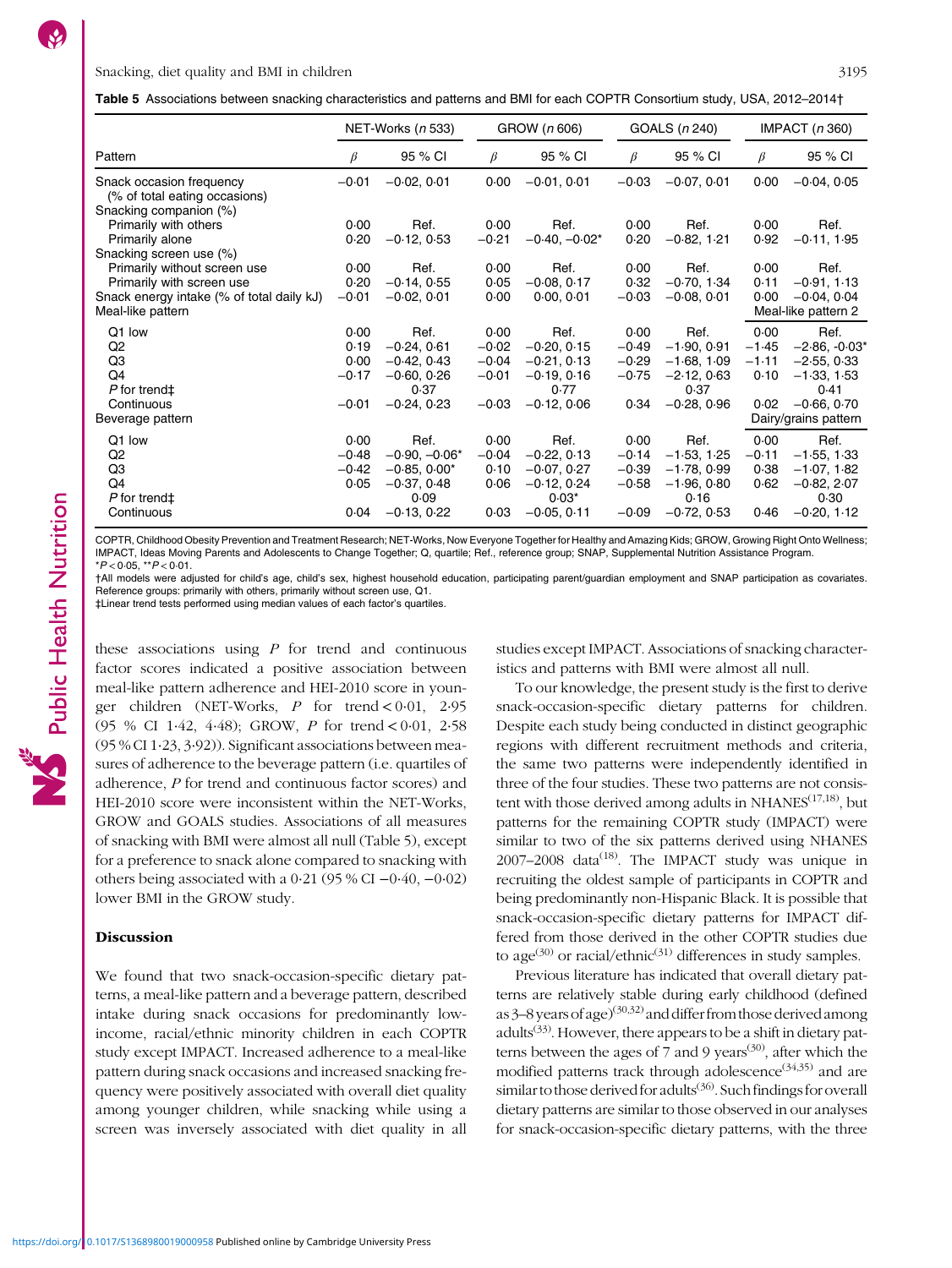COPTR studies that included children in early childhood having patterns similar to one another but different from the only COPTR study that did not incorporate this age range (IMPACT). However, some extant literature also shows stability in dietary patterns from early childhood through adolescence<sup>(34)</sup>.

Previous studies of US youth have also shown that overall dietary patterns differ by race/ethnicity<sup>(31)</sup>. In an exploratory analysis of intake during snack occasions, we observed a lower intake of unsweetened milk among non-Hispanic Blacks compared with Hispanics in all but the GOALS study (which was an almost entirely Hispanic study sample). Thus, a potential explanation as to why the beverage pattern, in which unsweetened milk was a top contributor to intake, was not observed in IMPACT is that it was the only COPTR study comprised predominantly of non-Hispanic Blacks. However, given that IMPACT also examined the oldest age group of children across COPTR studies and that milk consumption has been shown to decrease significantly from early childhood to adolescence<sup> $(37,38)$ </sup>, age may also explain this observation.

Significant associations for adherence to the snackoccasion-specific dietary patterns were primarily limited to increased adherence to the meal-like pattern being associated with improved diet quality among younger children. This may be explained by snack-occasion-specific dietary patterns for this age range capturing a sizeable portion of overall dietary intake (∼30 % of total daily energy intake), likely due to the relatively high number of snack occasions (∼2 snack occasions per day). Thus, by adhering to a meallike dietary pattern during snack occasions, children were able to obtain a large portion of the components necessary for a high overall HEI-2010 score during their snack occasions.

We further found that snack occasion frequency was positively associated with HEI-2010 score in the NET-Works and GROW studies, which, to our knowledge, is a relationship that has not previously been examined in this age group. In a sample of 6–11-year-olds from NHANES 2003–2012, Murakami and Livingstone<sup> $(11)$ </sup> observed a null association between each additional self-identified snack occasion and diet quality. However, Evans et  $al$ .<sup>(12)</sup> reported that each additional self-identified snack occasion was associated with a 2⋅3-point increase (P < 0⋅02) in HEI-2005 score in 9–11-year-olds and a 2⋅7-point decrease  $(P < 0.01)$  in HEI-2005 score in 12–15-year-olds. Given these mixed findings in the literature and that we detected a significant association only among younger children, further research should examine whether age moderates the association between snacking frequency and dietary quality.

We also observed an association between snacking activity and HEI-2010 score, with a preference for snacking while using a screen being inversely associated with diet quality in all studies but IMPACT. This is in line with existing findings in children that increased screen use during eating occasions is associated with lower dietary quality<sup>(39)</sup>. Existing research indicates that eating while using a screen is positively associated with intake of items that are advertised on the screen<sup> $(40-44)$ </sup>, with the majority of food advertisements being for foods that are high in energy density and of low nutritional quality (high in fat, sugar or salt)<sup>(45)</sup>. It is possible that a tendency to use screens during snack occasions is reflective of habits during other eating occasions, thus explaining why snack-occasion-specific activities are associated with overall dietary quality.

Despite the consistency across studies regarding snackoccasion-specific dietary patterns, snack occasion frequency and snacking screen use, significant associations for energy intake during snack occasions and snacking companion were limited to the IMPACT and GROW studies, respectively. In the IMPACT study, the magnitude of the association between snack energy intake and HEI-2010 score was relatively small and just barely significant  $(P=0.0495)$ . Further, in the GROW study, a tendency for snacking alone was associated with lower overall diet quality yet a seemingly disparate lower BMI. Null findings for associations of snack energy intake and HEI-2010 score in most studies may be attributable to children consuming a mix of foods and beverages during snack occasions that positively and negatively affected HEI-2010 scores. Only in the IMPACT study were traditional unhealthy snack foods/ beverages (e.g. savoury snacks and SSB) the top contributors to snack occasion intake, likely explaining the slight inverse association between snack energy intake and HEI-2010 score.

The disparate findings for the GROW study regarding snacking companion associations may be due to misreporting on the 24 h dietary recall. Children lack the cognitive abilities to self-report dietary intake before the age of 7–8 years and thus parents/guardians in both the GROW and NET-Works studies completed dietary recalls on behalf of their children<sup> $(46)$ </sup>. Although parents/ guardians can accurately report dietary intake when children are cared for at home, reporting accuracy is far less for eating occasions that occur outside their supervision (e.g. in a childcare setting) $(47)$ . Despite childcare providers completing food records for the parents/guardians to aid in reporting accuracy, it is possible that parents/guardians were unaware of who their child was snacking with and their assumptions regarding snacking companions led to the unexpected findings in the GROW study. Given the nature of the findings for both snack energy intake and snacking companion and that they were isolated to one of the four COPTR studies each, we hesitate to make conclusions regarding these results.

We did not find significant associations with BMI for other snacking characteristics or adherence to any snack patterns. The null findings regarding energy intake during snack occasions and BMI are consistent with existing literature<sup> $(14,48)$ </sup>. However, previous studies using a similar definition of snack occasions and examining the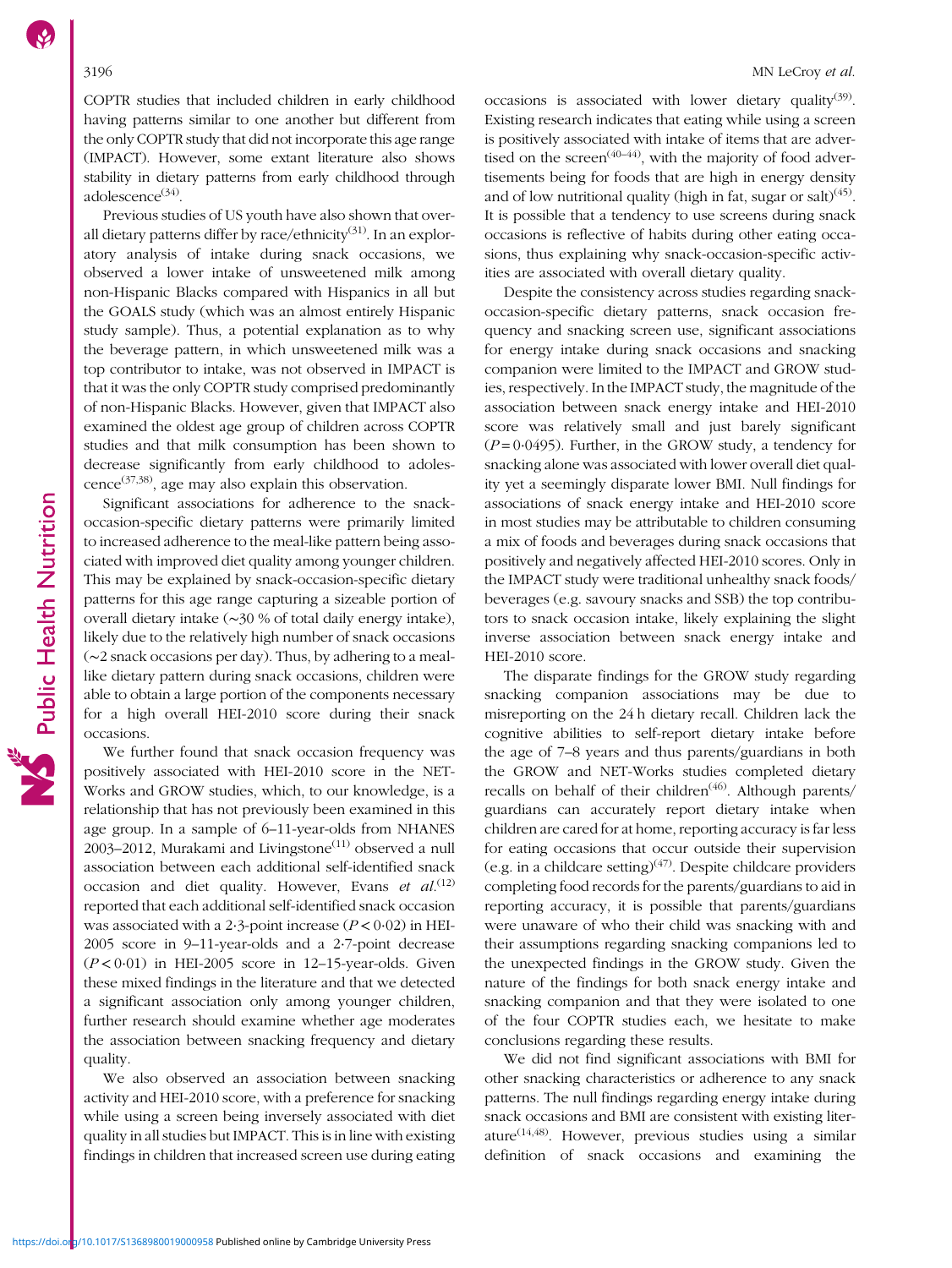#### Snacking, diet quality and BMI in children 3197

association of snacking frequency and BMI have mixed findings<sup> $(13-15)$ </sup>, and little to no literature has examined the association of snack patterns, companions and screen use with BMI(49,50). Low variability in BMI measurements may have contributed to our null findings, particularly among the obesity prevention sites where the variance in BMI was much lower than that of the obesity treatment studies (SD in BMI of 1⋅8 and  $0.8 \text{ kg/m}^2$  for NET-Works and GROW, respectively, v. 4⋅0 and  $4·9$  kg/m<sup>2</sup> for GOALS and IMPACT, respectively). Although combining the two obesity prevention and obesity treatment sites may have allowed for greater power to detect associations between the snacking characteristics and patterns and BMI, heterogeneity across the studies in eligibility, recruitment and effect sizes of the snacking associations prevented such pooling.

Social desirability bias in dietary reporting may also have had a role in our null BMI associations, particularly since all participants were enrolled in an obesity prevention or treatment programme and were thus likely aware of the link between diet and weight. Participants or their parents/ guardians may have reported healthier snack foods/beverages based on the extent to which they felt the reported diet reflected their own or their child's weight status<sup>(46)</sup>. Further, GOALS and IMPACT limited their sample to overweight and obese children, who are more likely to under-report total energy<sup>(51)</sup>, SSB and snack food<sup>(52,53)</sup> intakes compared with normal-weight individuals. Evidence also suggests that parent/guardian obesity status may affect their proxy reports for children, with parents/guardians underestimating food intakes of obese children when the parent/ guardian is also obese<sup> $(54)$ </sup>. Future research is needed that can examine associations between snack occasions and BMI that accounts for these potential sources of bias before snacking recommendations can be made.

#### Strengths and limitations

There are numerous strengths to the present research. The four COPTR studies were comprised of low-income, racial/ ethnic minority children who were diverse in terms of age and geographic location. Multiple 24 h dietary recalls were used per child in each study, and we used a simple definition of snack occasions and consistent methods to characterize snacking characteristics and patterns that could easily be applied to other studies. Further, the use of a data-driven approach to deriving dietary patterns ensured that snackoccasion-specific patterns reflected actual dietary intake in each study.

Our research is limited by the fact that we used crosssectional data and thus the associations may not fully reflect the impact of snacking on diet quality and BMI. Also, our findings are comparable only to other studies that used a similar definition of snack occasions, which is highly variable across the literature<sup> $(10)$ </sup>. The COPTR Consortium comprises over 1700 children, but it is possible that we lacked sufficient power to detect associations between snacking characteristics and patterns and BMI when each study was analysed separately. Although it is well known that dietary recalls in general are prone to bias, particularly in children as previously discussed, it is possible that recall error may affect snacking disproportionately compared with traditional meals because snacking often occurs in less structured settings than meals. Such settings may make it difficult to identify snack occasions or to accurately capture snacking screen use or companion.

#### Conclusions

We found across geographically distinct studies that snack intake among predominantly low-income, racial/ethnic minority children can largely be described with two snack-occasion-specific dietary patterns: a meal-like pattern and a beverage pattern. To our knowledge, we are the first to derive such patterns for children; thus there is a need to determine whether these patterns also describe snack occasion intake in other child populations. Future research may consider deriving dietary intake patterns separately for adolescents and non-Hispanic Blacks, given our findings from the IMPACT study, and may further examine snack patterns, screen use and companions in the context of overall dietary patterns to better understand how snacking relates to diet quality and BMI.

We further found that snack occasion frequency was positively associated with diet quality, but only among younger children, and that screen use was inversely associated with overall dietary quality irrespective of the study's sociodemographic characteristics. Although future studies should be designed to capture more in-depth detail of the contextual/environmental factors that may affect snacking behaviours, our findings contribute to the literature in suggesting that diets of 2–5-year-old children may benefit from frequent meal-like pattern snack consumption and diets of children of all ages may benefit by decreasing screen use during eating occasions.

#### Acknowledgements

Financial support: This research was supported by the National Heart, Lung, and Blood Institute and the Eunice Kennedy Shriver National Institute of Child Health and Development and the Office of Behavioral and Social Sciences Research (grant numbers U01 HL103561, U01 HL103620, U01 HL103622, U01 HL103629, U01 HD068890, UL 1RR024989 and NIH DK56350). The content expressed in this paper is solely the responsibility of the authors and does not necessarily represent the official views of the National Heart, Lung, and Blood Institute, the Eunice Kennedy Shriver National Institute of Child Health and Human Development, the National Institutes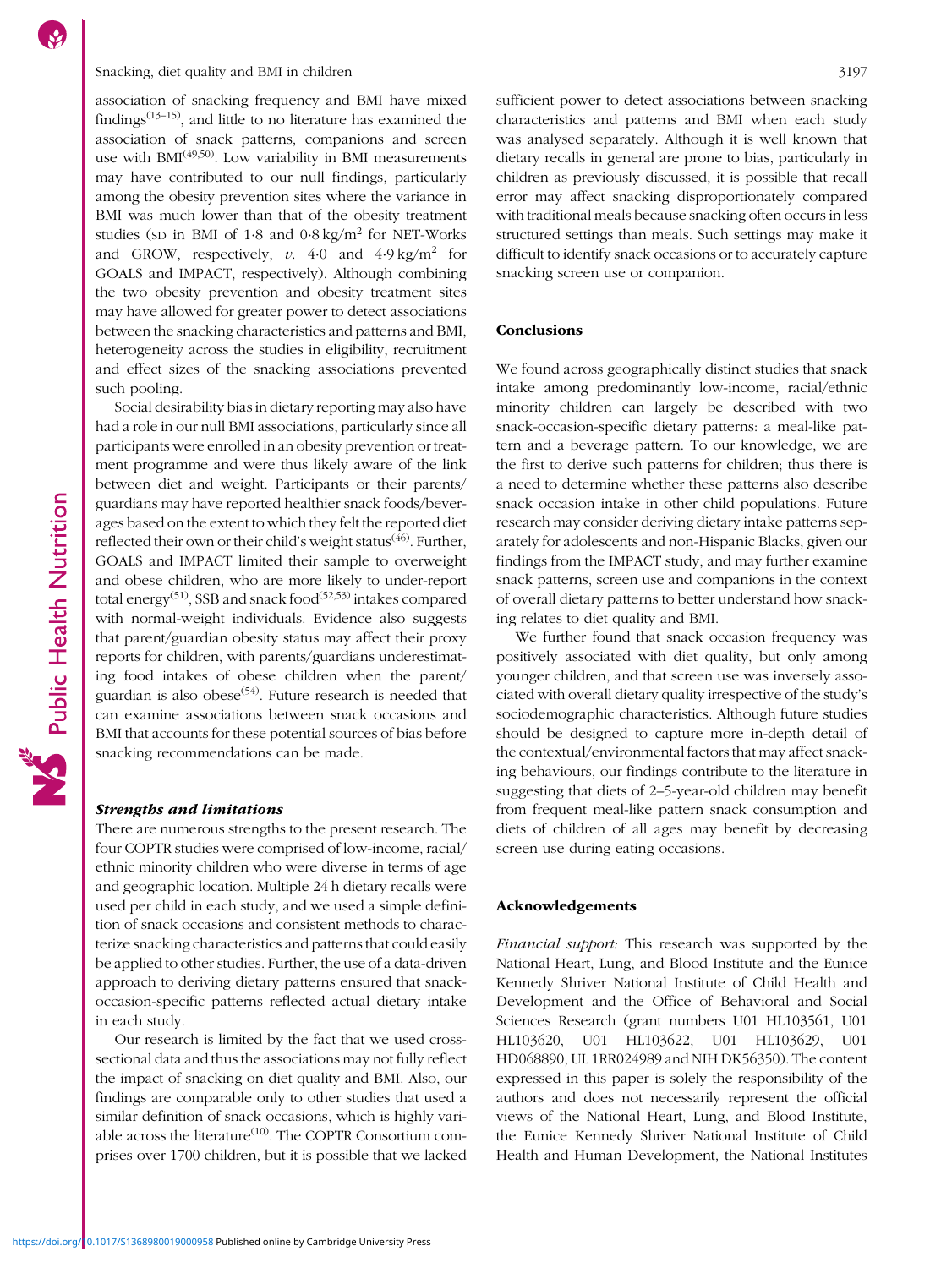# of Health, or the US Department of Health and Human Services. The National Heart, Lung, and Blood Institute, the Eunice Kennedy Shriver National Institute of Child Health and Human Development, the National Institutes of Health, and the US Department of Health and Human Services had no role in the design, analysis or writing of this article. Conflict of interest: None. Authorship: M.N.L., K.P.T., D.M.M., T.N.R., J.M.B. and H.L.N. designed the research question; D.M.M., J.M.B. and A.J.T. collected data hands-on; S.M.M., T.N.R. and J.M.B. provided essential data sets; M.N.L. analysed the data; M.N.L. and K.P.T. wrote the manuscript; D.M.M., S.M.K., S.M.M., T.N.R. and J.M.B. substantially edited and critically reviewed the manuscript; M.N.L. had primary responsibility for final content. All authors have read and approved the final manuscript. 3198 MN LeCroy et al.

Ethics of human subject participation: This study was conducted according to the guidelines laid down in the Declaration of Helsinki and all procedures involving human subjects were approved by the Institutional Review Boards at the University of North Carolina at Chapel Hill, University of Minnesota, Vanderbilt University, Stanford University and Case Western Reserve University. Written informed consent was obtained from all subjects.

## Supplementary material

To view supplementary material for this article, please visit <https://doi.org/10.1017/S1368980019000958>

# References

- 1. Koplan JP, Liverman CT, Kraak VI et al. (2005) Preventing childhood obesity: health in the balance: executive summary. *J Am Diet Assoc* **105**, 131-138.
- 2. Krebs NF, Himes JH, Jacobson D et al. (2007) Assessment of child and adolescent overweight and obesity. Pediatrics 120, Suppl. 4, S193–S228.
- 3. Ogden CL, Carroll MD, Lawman HG et al. (2016) Trends in obesity prevalence among children and adolescents in the United States, 1988–1994 through 2013–2014. JAMA 315, 2292–2299.
- 4. Daniels SR (2009) Complications of obesity in children and adolescents. Int J Obes (Lond) 33, Suppl. 1, S60–S65.
- Brown CL, Halvorson EE, Cohen GM et al. (2015) Addressing childhood obesity: opportunities for prevention. Pediatr Clin North Am 62, 1241–1261.
- 6. Waters E, de Silva-Sanigorski A, Hall BJ et al. (2011) Interventions for preventing obesity in children. Cochrane Database Syst Rev issue 12, CD001871.
- 7. Hess J & Slavin J (2014) Snacking for a cause: nutritional insufficiencies and excesses of US children, a critical review of food consumption patterns and macronutrient and micronutrient intake of US children. Nutrients 6, 4750–4759.
- US Department of Agriculture, Agricultural Research Service (2016) Table 29. Snacks: Distribution of Snack Occasions, by Gender and Age in the United States, 2013–2014. What We Eat in America, NHANES 2013–2014. [https://www.ars.](https://www.ars.usda.gov/ARSUserFiles/80400530/pdf/1314/Table_29_DSO_GEN_13.pdf) [usda.gov/ARSUserFiles/80400530/pdf/1314/Table\\_29\\_DSO\\_](https://www.ars.usda.gov/ARSUserFiles/80400530/pdf/1314/Table_29_DSO_GEN_13.pdf) [GEN\\_13.pdf](https://www.ars.usda.gov/ARSUserFiles/80400530/pdf/1314/Table_29_DSO_GEN_13.pdf) (accessed March 2019).
- 9. US Department of Agriculture, Agricultural Research Service (2016) Table 25. Snacks: Percentages of Selected Nutrients Contributed by Food and Beverages Consumed at Snack Occasions by Gender and Age, in the United States, 2013–2014. What We Eat in America, NHANES 2013–2014. [https://www.ars.usda.gov/ARSUserFiles/80400530/pdf/](https://www.ars.usda.gov/ARSUserFiles/80400530/pdf/1314/Table_25_SNK_GEN_13.pdf) [1314/Table\\_25\\_SNK\\_GEN\\_13.pdf](https://www.ars.usda.gov/ARSUserFiles/80400530/pdf/1314/Table_25_SNK_GEN_13.pdf) (accessed March 2019).
- 10. Johnson GH & Anderson GH (2010) Snacking definitions: impact on interpretation of the literature and dietary recommendations. Crit Rev Food Sci Nutr 50, 848–871.
- 11. Murakami K & Livingstone MBE (2016) Meal and snack frequency in relation to diet quality in US children and adolescents: the National Health and Nutrition Examination Survey 2003–2012. Public Health Nutr 19, 1635–1644.
- 12. Evans EW, Jacques PF, Dallal GE et al. (2015) The role of eating frequency on total energy intake and diet quality in a lowincome, racially diverse sample of schoolchildren. Public Health Nutr **18**, 474-481.
- 13. Nicklas TA, Yang S-J, Baranowski T et al. (2003) Eating patterns and obesity in children. The Bogalusa Heart Study. Am J Prev Med 25, 9-16.
- 14. Huang TT-K, Howarth NC, Lin B-H et al. (2004) Energy intake and meal portions: associations with BMI percentile in US children. Obes Res 12, 1875–1885.
- 15. Murakami K & Livingstone MBE (2016) Associations between meal and snack frequency and overweight and abdominal obesity in US children and adolescents from National Health and Nutrition Examination Survey (NHANES) 2003– 2012. Br J Nutr 115, 1819–1829.
- 16. Hu FB (2002) Dietary pattern analysis: a new direction in nutritional epidemiology. Curr Opin Lipidol 13, 3–9.
- 17. Nicklas TA, O'Neil CE & Fulgoni VL (2014) Snacking patterns, diet quality, and cardiovascular risk factors in adults. BMC Public Health 14, 388.
- 18. Shin D, Song S, Krumhar K et al. (2015) Snack patterns are associated with biomarkers of glucose metabolism in US men. *Int J Food Sci Nutr* **66**, 595–602.
- 19. Sherwood NE, French SA, Veblen-Mortenson S et al. (2013) NET-Works: linking families, communities and primary care to prevent obesity in preschool-age children. Contemp Clin Trials 36, 544–554.
- 20. Po'e EK, Heerman WJ, Mistry RS et al. (2013) Growing Right Onto Wellness (GROW): a family-centered, communitybased obesity prevention randomized controlled trial for preschool child-parent pairs. Contemp Clin Trials 36, 436–449.
- Robinson TN, Matheson D, Desai M et al. (2013) Family, community and clinic collaboration to treat overweight and obese children: Stanford GOALS – a randomized controlled trial of a three-year, multi-component, multi-level, multi-setting intervention. Contemp Clin Trials 36, 421–435.
- 22. Moore SM, Borawski EA, Cuttler L et al. (2013) IMPACT: a multi-level family and school intervention targeting obesity in urban youth. Contemp Clin Trials 36, 574-586.
- 23. Pratt CA, Boyington J, Esposito L et al. (2013) Childhood Obesity Prevention and Treatment Research (COPTR): interventions addressing multiple influences in childhood and adolescent obesity. Contemp Clin Trials 36, 406–413.
- 24. Schakel SF, Sievert YA & Buzzard IM (1988) Sources of data for developing and maintaining a nutrient database. J Am Diet Assoc **88**, 1268–1271.
- 25. Baxter SD, Thomspon WO, Litaker MS et al. (2003) Accuracy of fourth-graders' dietary recalls of school breakfast and school lunch validated with observations: in-person versus telephone interviews. *J Nutr Educ Behav* 35, 124-134.
- 26. Guenther PM, Casavale KO, Kirkpatrick SI et al. (2013) Update of the Healthy Eating Index: HEI-2010. J Acad Nutr Diet **113**, 569–580.
- 27. Centers for Disease Control and Prevention (2016) A SAS program for the CDC growth charts. [http://www.cdc.gov/](http://www.cdc.gov/nccdphp/dnpao/growthcharts/resources/sas.htm)